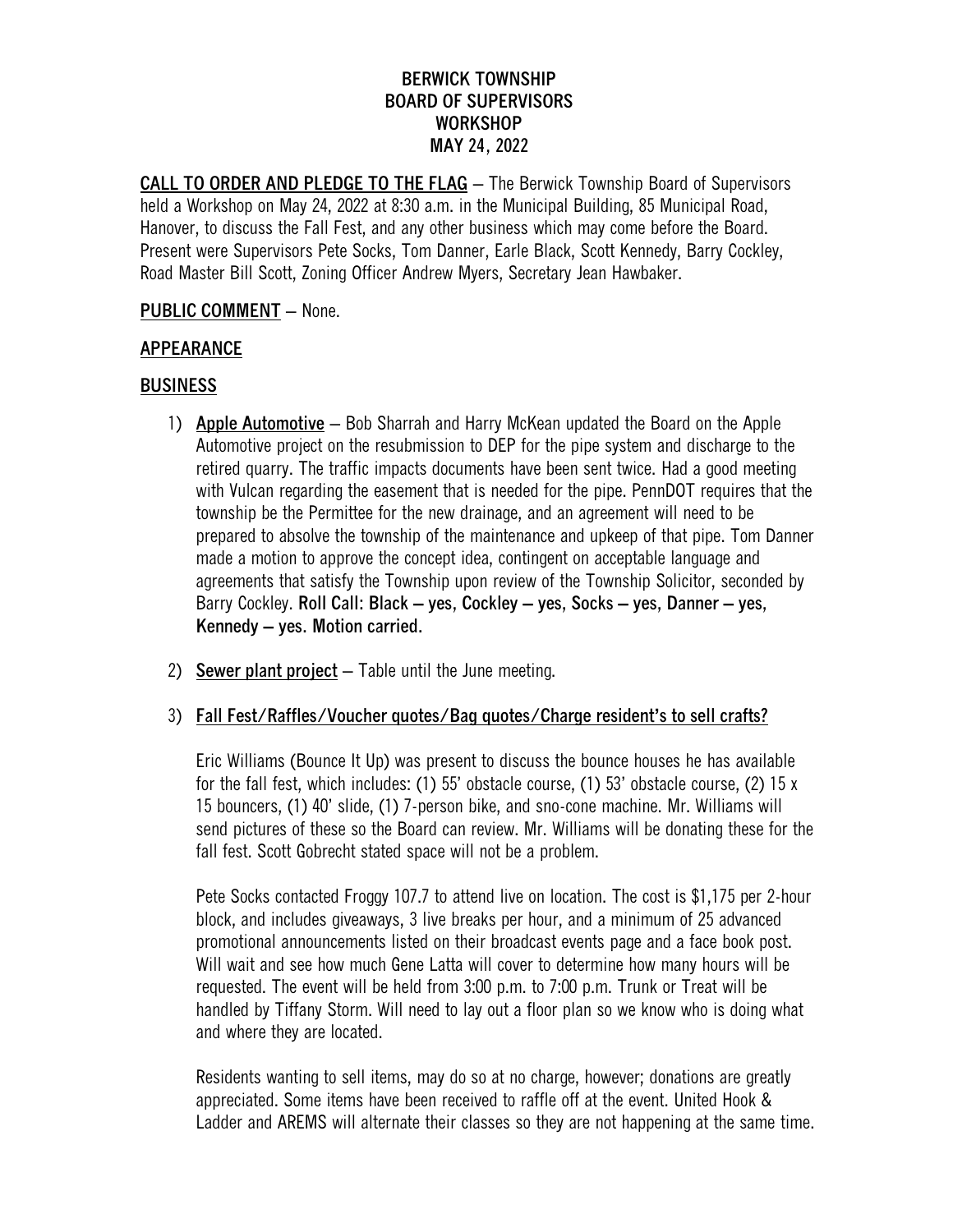### **May 24, 2022**

Tom Danner will contact the State Police on their possible involvement. The Secretary will contact the insurance company on coverage for this event.

### 4) **Schedule next workshop**

Scott Kennedy made a motion to schedule the next workshop on Tuesday, June 14, 2022 at 8:30 a.m. and authorized advertisement to discuss the Fall Fest, and any other business, seconded by Pete Socks. **Roll Call: Black – yes, Cockley – yes, Socks – yes, Danner – yes, Kennedy – yes. Motion carried.**

# 5) **Projector Quote**

The Secretary was instructed to get prices on a 50" tv with wall mount, and stand with wheels.

# 6) **Gutter replacement quote (Twp. Bldg.)**

Pete Socks made a motion to accept the quote from Bealing Roofing in the amount of \$5,383.00, seconded by Barry Cockley. **Roll Call: Black – yes, Cockley – yes, Socks – yes, Danner – yes, Kennedy – yes. Motion carried.**

7) **Race Track Road Maintenance & Costs** – Bill Scott is working on getting responses from residents for the Race Track Road maintenance. There are 9 pipes that will need work done to them, whether we do the work or the resident does the work. Mr. Scott needs to find out how many driveways need to be repaired and what involvement the owners will have. We need to find out if they are willing to pay for it, and if they're not, what recourse do we have. Scott Kennedy made a motion to have KPI Technology go out and survey to check the setbacks for this section of Race Track Road, seconded by Earle Black. **Roll Call: Black – yes, Cockley – yes, Socks – yes, Danner – yes, Kennedy – yes. Motion carried.**

**Laser level** – Will talk to KPI Technology to see what they recommend.

**Trainings** – Tom Danner made a motion authorizing Sean Potter and Andrew Myers to attend a flagger training on June 1, 2022 in York, seconded by Barry Cockley. **Roll Call: Black – yes, Cockley – yes, Socks – yes, Danner – yes, Kennedy – yes.**

Pete Socks made a motion authorizing Bill Scott and Sean Potter to attend the PA Safety Day on June 16, 2022 in York, seconded by Scott Kennedy. **Roll Call: Black – yes, Cockley – yes, Socks – yes, Danner – yes, Kennedy – yes. Motion carried.**

**Crack Sealing Quote** – Mr. Scott presented prices for crack sealing.

**Kinneman Road land maintenance** – There is a portion of land on Kinneman Road owned by Abbottstown Borough. Mr. Scott wanted to know if he should mow this. He was instructed to mow for now. It will eventually be owned by the H.O.A.